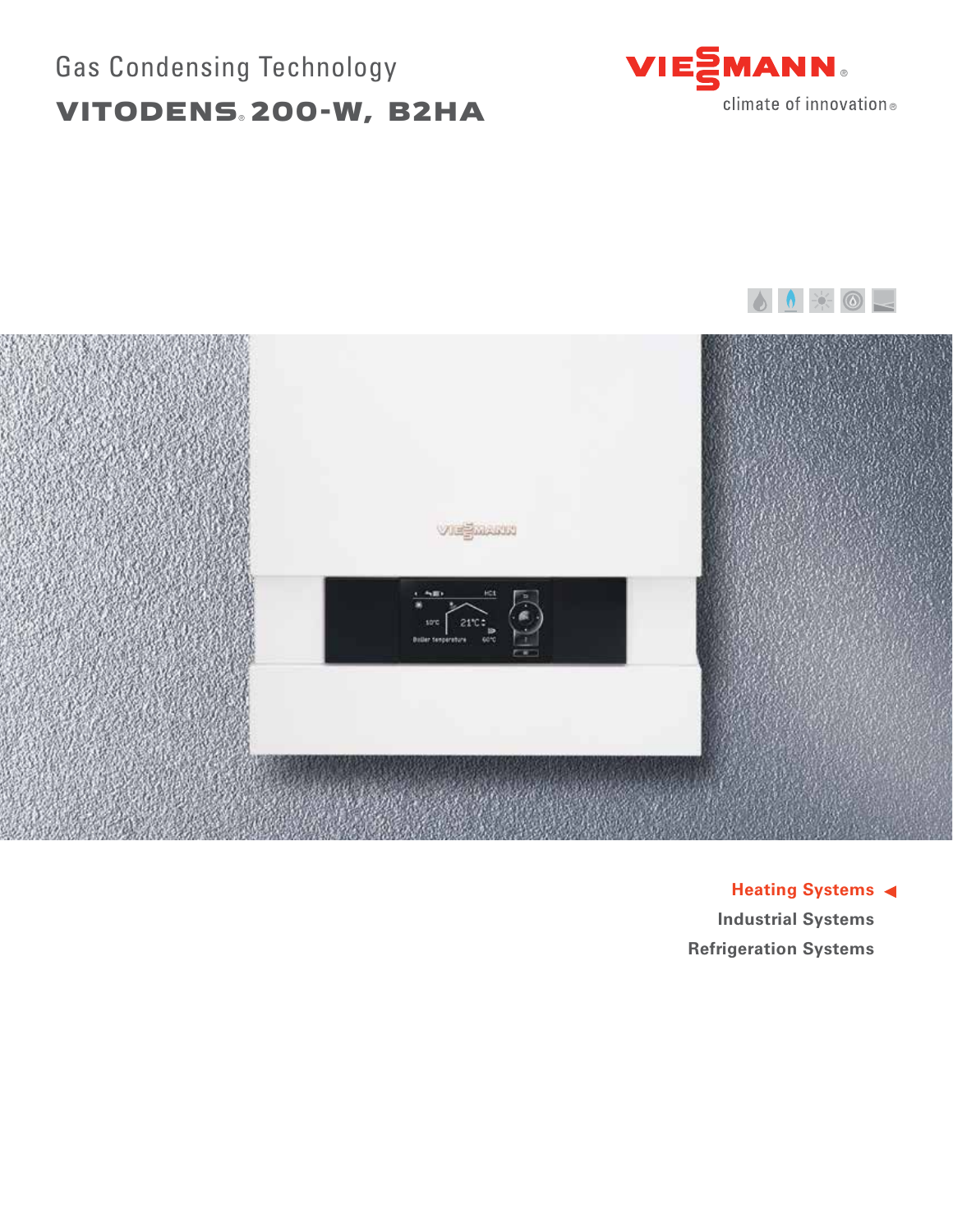## Gas Condensing **Technology**

# Vitodens 200-W, B2HA – 12 to 530 MBH Gas-fired condensing technology for outstanding performance, reliability and comfort



The Vitodens 200 is ENERGY STAR® qualified. By choosing the Vitodens 200, you are helping to promote cleaner air and a healthier environment.



Vitotronic 200 control with graphic user interface

#### **Intelligent combustion control**

The new Vitodens 200, B2HA is optimized for maximum performance with the intelligent Lambda Pro combustion management system, which adapts combustion to changing gas qualities and operating conditions automatically. This unique function becomes increasingly important as gas supplies vary in quality and heating value.

#### **Efficient by design**

At the core of the new Vitodens 200, B2HA are the Viessmann stainless steel Inox-Radial heat exchanger and MatriX cylinder burner. Together, they allow the greatest amount of heat extraction to be achieved with minimal loss (see diagram for more information).

#### **Award winning control unit**

The intuitive Viessmann-made Vitotronic 200, HO1B control manages the entire heating system and ensures economical performance



and maximum comfort at all times. The userfriendly, menu-driven control is capable of displaying multi-line text and graphics on a backlit display. The high-contrast, monochrome display offers excellent readability under poor lighting conditions.

The outdoor reset function automatically adapts the boiler operating temperature to the changing outdoor temperature. This reduces fuel consumption up to 15%, giving you excellent returns year after year on a modest initial investment. Plus, with system control for multiple zone space and DHW heating, the Vitotronic 200, HO1B offers even greater heating flexibility without additional external controls.

#### **Your environmental choice**

The Vitodens 200 is your efficient and environmentally-friendly choice for all applications. The low-emission MatriX cylinder burner guarantees clean, low-NOx combustion, while Lambda Pro ensures the highest efficiency at all times. With the Vitodens 200 you can actively contribute to protecting the environment – and your wallet – without compromising your warmth and comfort.

#### **Strength in numbers**

As many as eight Vitodens 200 gas-fired condensing boilers can be combined in a single prefabricated cascade system, with inputs up to 4240 MBH. As a cascade system fires boilers to meet fluctuating heating demands, it maintains maximum efficiency by precisely matching the load. A cascade system can also prevent interruption of heating plant operation, with multiple boilers available for back-up.

Inox-Radial heat exchanger **1**

- Modulating MatriX cylinder burner **2**
- Vitotronic 200 control with graphic user interface **3**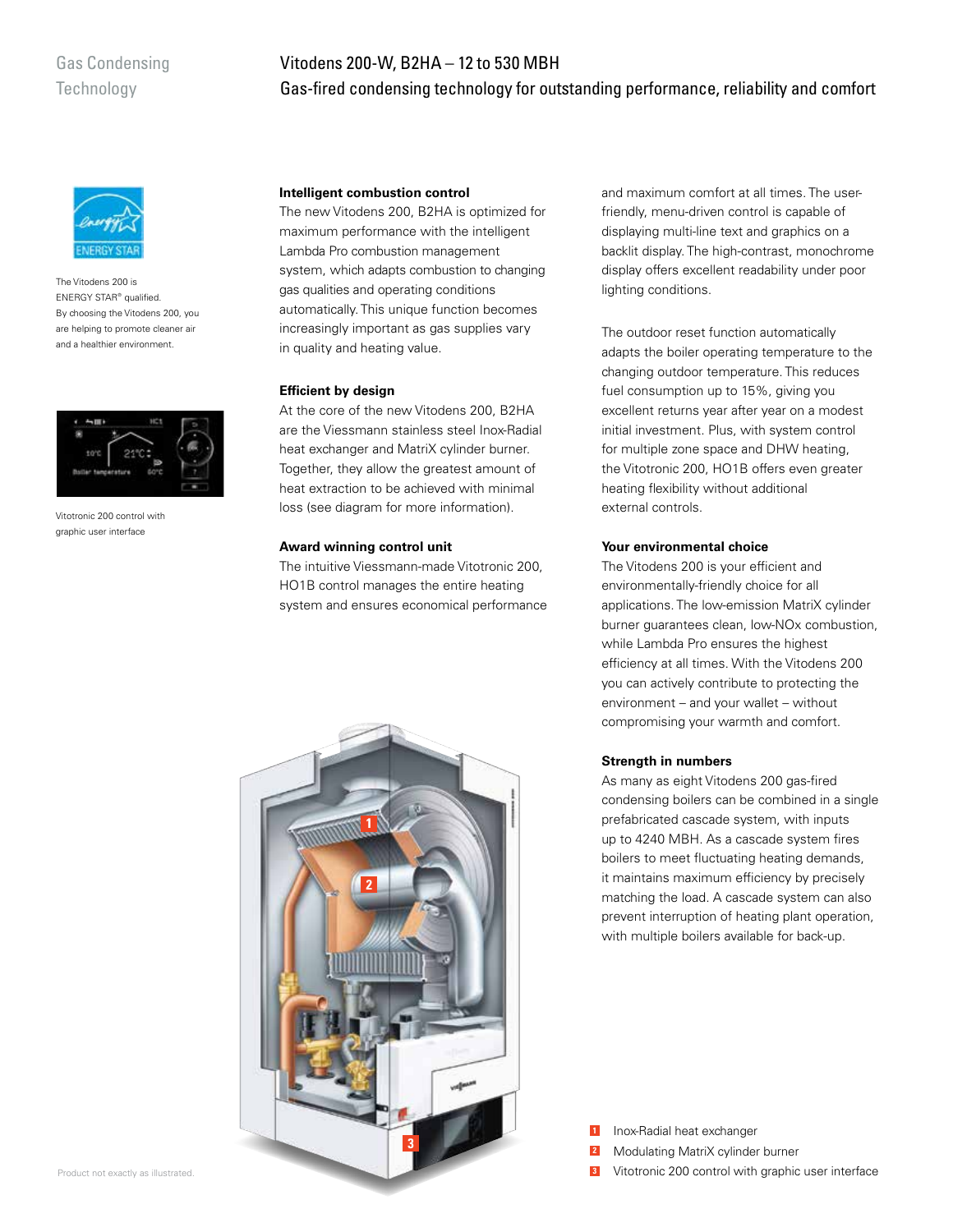



Stainless steel Inox-Radial heat exchanger



Low-emission, Viessmann-made MatriX cylinder burner

#### **What is Lambda Pro?**

By continuously monitoring the flame quality of the MatriX cylinder burner, the Lambda Pro combustion management system automatically adjusts the gas and combustion air ratio. Without any manual adjustments or conversions, the Vitodens 200, B2HA always maintains optimal performance.



#### **Specifications**

- Viessmann-made SA240 316 Ti stainless steel Inox-Radial heat exchanger constructed to CSA B51 and ASME Section IV
- Viessmann-made stainless steel MatriX cylinder burner
- 9 models from 12 to 530 MBH (single-boiler installation)
- Exceeds Energy Star® Efficiency Requirements
- Suitable for altitude levels up to 10,000 ft. / 3,000 m

*For technical data, see back page.*

#### **Benefits at a glance**

- Best value in its class with new industry-leading technology and the most standard features
- **Low-emission combustion for environmentally-friendly operation**
- Intelligent Lambda Pro gas management system automatically adjusts to different gas qualities for optimum efficiency and performance
- New Vitotronic 200 control features large display with text and graphics for user-friendly operation
- Extended application range with increased capacity up to 530 MBH (single boiler) / 4240 MBH (cascade of 8 boilers)
- Modulation ratio up to 6.5:1 ensures extremely high efficiency
- $\blacksquare$  Multiple venting options and greater venting flexibility with vent length up to 180 ft.
- $\blacksquare$  Common venting up to four boilers<sup>#</sup>

‡ In accordance with local codes and regulations of authorities having jurisdiction.